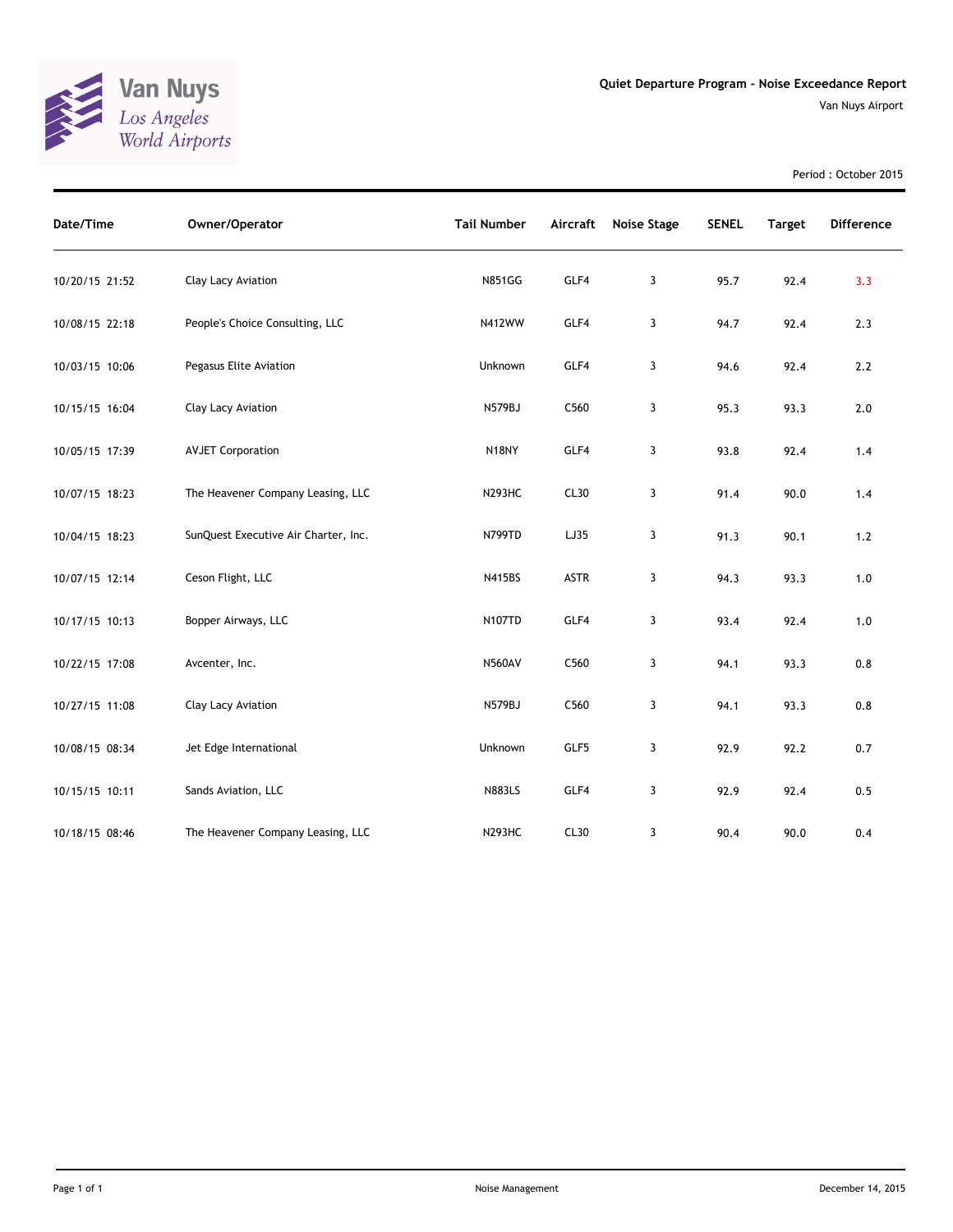

Van Nuys Airport

Period : October 2015

| Owner/Operator                           | <b>Departures Exceeding</b><br><b>Target Noise Level</b> | <b>Total Southbound</b><br><b>Jet Departures</b> |
|------------------------------------------|----------------------------------------------------------|--------------------------------------------------|
| Clay Lacy Aviation                       | 3                                                        | 10                                               |
| The Heavener Company Leasing, LLC        | $\mathbf{2}$                                             | 3                                                |
| Avcenter, Inc.                           | $\mathbf{1}$                                             | $\mathbf{1}$                                     |
| <b>AVJET Corporation</b>                 | $\mathbf{1}$                                             | 1                                                |
| Bopper Airways, LLC                      | 1                                                        |                                                  |
| Ceson Flight, LLC                        | 1                                                        |                                                  |
| People's Choice Consulting, LLC          |                                                          |                                                  |
| Sands Aviation, LLC                      |                                                          |                                                  |
| SunQuest Executive Air Charter, Inc.     |                                                          |                                                  |
| Pegasus Elite Aviation                   |                                                          | 23                                               |
| Jet Edge International                   | 1                                                        | 24                                               |
| Ace Aviation Services Corporation        | $\mathbf 0$                                              | $\mathbf{1}$                                     |
| Advanced Air Management, Inc.            | 0                                                        | 1                                                |
| Asia Aviation Company Pte. Ltd           | 0                                                        |                                                  |
| Charter Communications Holdings Co., LLC | 0                                                        |                                                  |
| Chino Euclid, LLC                        | 0                                                        |                                                  |
| <b>Comlux Aviation Malta</b>             | 0                                                        |                                                  |
| D & D Aviation, LLC                      | 0                                                        |                                                  |
| Desert Wings, LLC                        | 0                                                        |                                                  |
| Flightworks                              | 0                                                        |                                                  |
| FUGA, Inc.                               | 0                                                        |                                                  |
| <b>GAMA AVIATION Ltd</b>                 | 0                                                        |                                                  |
| Jet Linx Aviation, LLC                   | 0                                                        |                                                  |
| Jet Logistics Inc                        | 0                                                        |                                                  |
| Kalitta Charters, LLC                    | 0                                                        |                                                  |
| Key Air, LLC                             | 0                                                        |                                                  |
| <b>Landmark Aviation</b>                 | 0                                                        |                                                  |
| Malibu Consulting, Ltd.                  | 0                                                        |                                                  |
| Moelis & Company Manager, LLC            | 0                                                        |                                                  |
| Mountain Aviation, Inc.                  | 0                                                        |                                                  |
| MWM AG, LLC                              | $\Omega$                                                 |                                                  |
| Prime Jet, LLC                           | 0                                                        | 1                                                |
| SP Aviation, Inc.                        | 0                                                        | 1                                                |
| <b>Starbase Aviation</b>                 | 0                                                        | 1                                                |
| Superior Transportation Associates, Inc. | 0                                                        |                                                  |
| Threshold Technologies, Inc.             | 0                                                        |                                                  |
| Trans-Exec Air Service, Inc.             | 0                                                        |                                                  |
| Twin Cities Air Service, LLC             | 0                                                        |                                                  |
| <b>Wilshire Associates</b>               | 0                                                        |                                                  |
| <b>Wonderful Citrus Aviation</b>         | 0                                                        | $\mathbf{1}$                                     |

The Van Nuys Airport Fly Friendly - Quiet Departure Program asks that operators of jet aircraft use manufacturer's or NBAA quiet departure

procedures to reduce departure noise. This voluntary program sets target noise levels for each aircraft type. Limiting departure noise to the target level will be impossible under some circumstances. Therefore, an item in the list above showing departures exceeding the target noise level does not necessarily indicate a lack of compliance with the program.